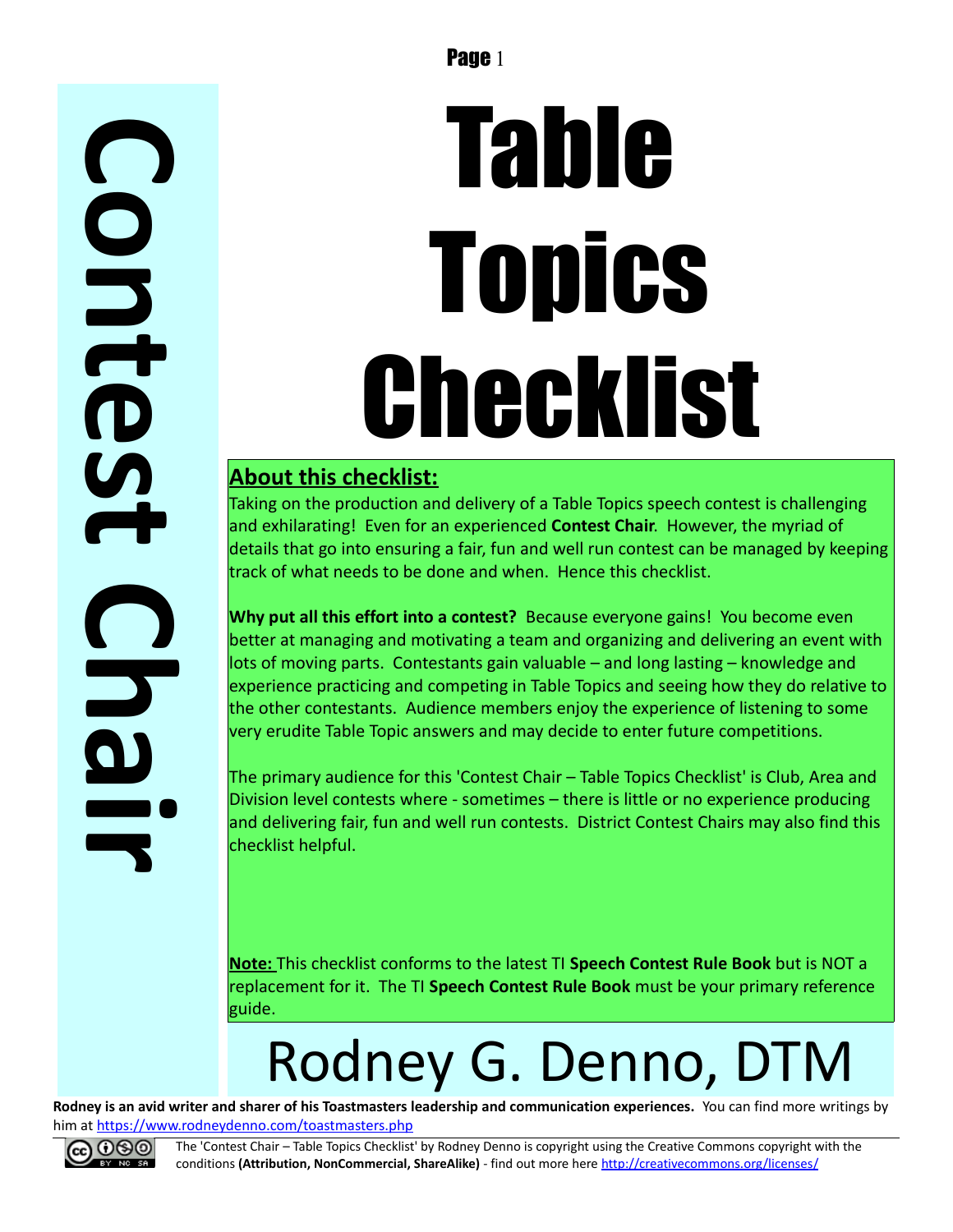#### Created by Rodney G. Denno, DTM and friends in District 96 (British Columbia, Canada)

#### **This checklist deals only with the production and delivery of a fair and well run Table Topics contest.**

However, it is typical at many Toastmaster contest events to hold two back-to-back contests at the same event and include light refreshments and possibly a motivational speaker or education session prior to the contests.

#### **Whatever you and your team choose to include in the event, the most important part of the event should always be the delivery of a fair and well run Table Topics contest.**

#### **Venue Selection, Date and Time:**

*Club level* - most likely venue, date and time will be the club meeting location, date and time. *Area and Division level* - the Area or Division Director will most likely be the Contest Chair. However, sometimes the Area or Division Director will ask an experienced Toastmaster to take on the role of Contest Chair. If this is the case then you – as Contest Chair – will work with the Area or Division Director to find a suitable venue, date and time and determine the contest budget and audience attendance fee.

**Find a suitably large Venue!** - I've attended (more than a few) contests where the room was too small. The contestants did not have enough stage space to properly stage/deliver their performance. A suitable venue should be able to accommodate a stage area and seating area that gives the contestants, judges, contest officials and attendees the room to perform, judge, officiate and enjoy in comfort – AND – at least one other room for briefing judges, ballot counting and for the Sergeant-at-Arms to sequester the Table topics contestants.

#### **Venue Insurance:**

Sometimes a venue will require proof of insurance. Toastmasters International has a blanket policy for events. To find out more about getting insurance coverage for your event click here

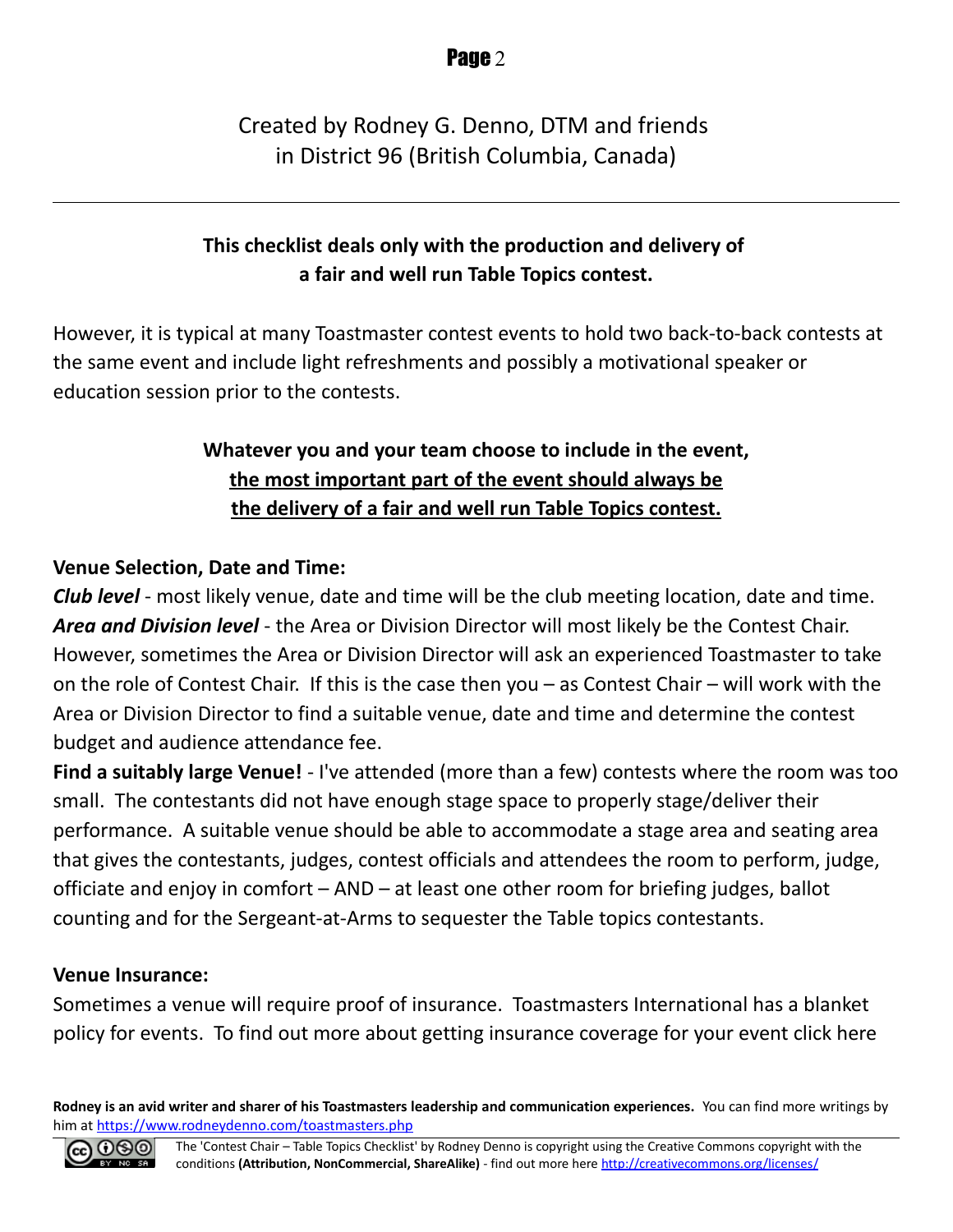<https://www.toastmasters.org/leadership-central/general-finance/liability-insurance>(Note: It will take a few days to set up the insurance coverage.)

**Contest Budget:** (Contest income and expenses should break even)

*Expenses* – Can include venue rental, First Place Award {plaque, trophy – typically only at the Division and District level), Printing contest materials, Refreshments (if you plan on having some), ...}

*Income* – audience attendance fee should be based on anticipated expenses and the number of attendees expected. In District 96 (British Columbia, Canada) the fees range between \$2 and \$5 Canadian Dollars.

*Payment* - Ensure that all bills pertaining to the contest are paid promptly!

#### **Attendee Registration, Signage, Etc:**

At the Area and Division level contests there is value in having a Registration process. First, It ensures that you will be able to collect the fee – if any – from all attendees (not contestants) so there is sufficient funds to pay contest expenses. Second, by collecting the names and email address's of the attendees you can communicate to those who attended. If there are non-Toastmasters in attendance you can communicate/promote the value of the Toastmasters program for their personal and professional development. For the Toastmasters in attendance you can promote the value of joining an advanced club, getting advanced Education awards or their DTM, promoting the next contest level, …, as long as it is for the betterment of the Toastmaster brand and Toastmaster members.

#### *Sign in Sheet* - for recording attendance

*Cash Float for Registration* – provide change for attendees that do not have the exact amount. *Name Badge Stickers and Marker* – so each person has a name badge for easier networking. *Signage* (Registration desk, Inside and outside signs to guide attendees to the contest room, ...) *Painter or Masking Tape* – for taping signs to walls (easier to remove than regular tape) *Table Topics Contest Ballots for Attendees* – you may want to provide a Table Topics Contest Ballot to each attendee so they can experience the judging process during the contest.

#### **Build Your Contest Chair Team:**

Chief Judge (A key person. responsible for ensuring fair judging and accurate ballot processing and reporting the results back to you on the Results Form)

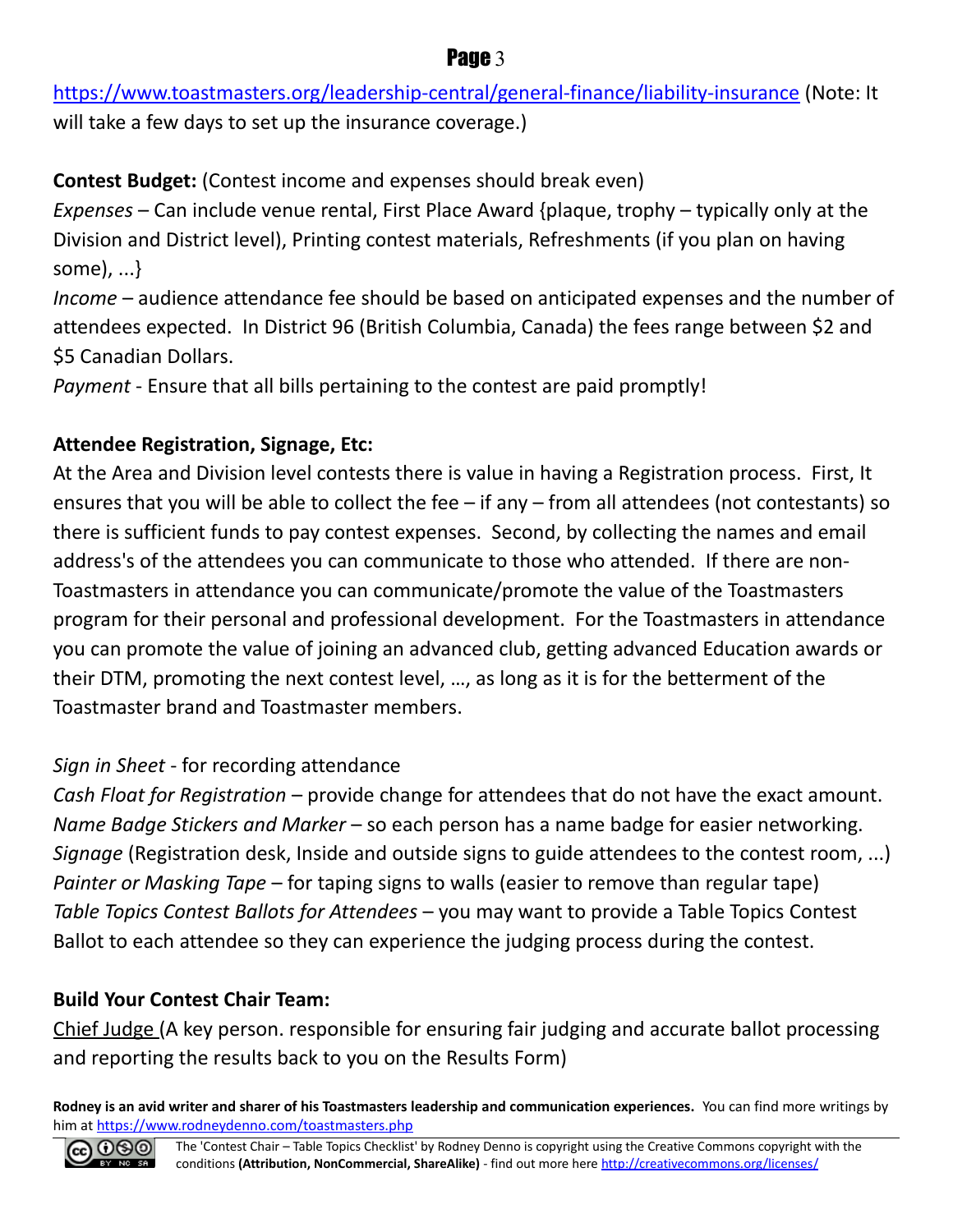Mentor/Coach (A Toastmaster who has already performed the Contest Chair role and is willing to mentor/coach you.)

Contestant Interviewer (A Toastmaster with good interviewing skills to interview the contestants. This person will use information provided by the contestants on the Contestant Profile form. The contestant interviews are usually done during the time the Chief Judge and Ballot Counters are processing the ballots and tabulating the results.)

Sergeant at Arms (Ensures that no one  $-$  except for an emergency  $-$  enters or leaves the contest room when a contestant is competing.)

Calligrapher (A Toastmaster who has quality writing skills to write the appropriate names on the  $1<sup>st</sup>$ , 2<sup>nd</sup>, and 3<sup>rd</sup> place certificates under the guidance of the Chief Judge) (The calligrapher may also be asked to write the names on the Certificates of Participation if they have not already been printed with the names on them.)

Other Team Members (if you have planned for a registration desk, food, speaker(s) prior to the start of the contest, …)

#### **Contestant Eligibility:**

 $\Box$  Ensure that each speaker is eligible under the contest rules before the contest, and notify contestants of disqualification if necessary. *This is very important! A few years ago a contestant in my district reached (and won) the district level contest for "International Speech" only to find out after she won that she was disqualified because she was not a member in good standing (her club dues had not been paid) at the time she competed in the Club contest. Toastmasters International is very consistent and clear about this rule! Call World Headquarters for assistance in verifying membership.*

See the eligibility requirements listed in the Speech Contest Rulebook.

**Contestant eligibility must be verified before each contest in which the contestant competes. Club level contest** – check with the club Treasurer to ensure that all contestants are paid members of the club at the time of the contest.

**Club, Area, Division and District level contests** – TI has created an easy-to-use eligibility checker<https://www.toastmasters.org/speech-contest-eligibility-checker>(You will need to 'Login' as a Club or District officer to use the checker)

#### **Contest Planning and Preparation:**

□ Select a Toastmaster willing and capable of performing the **Chief Judge** role. The Contest Chair and Chief Judge roles are the two most important leadership roles. The Chief Judge and

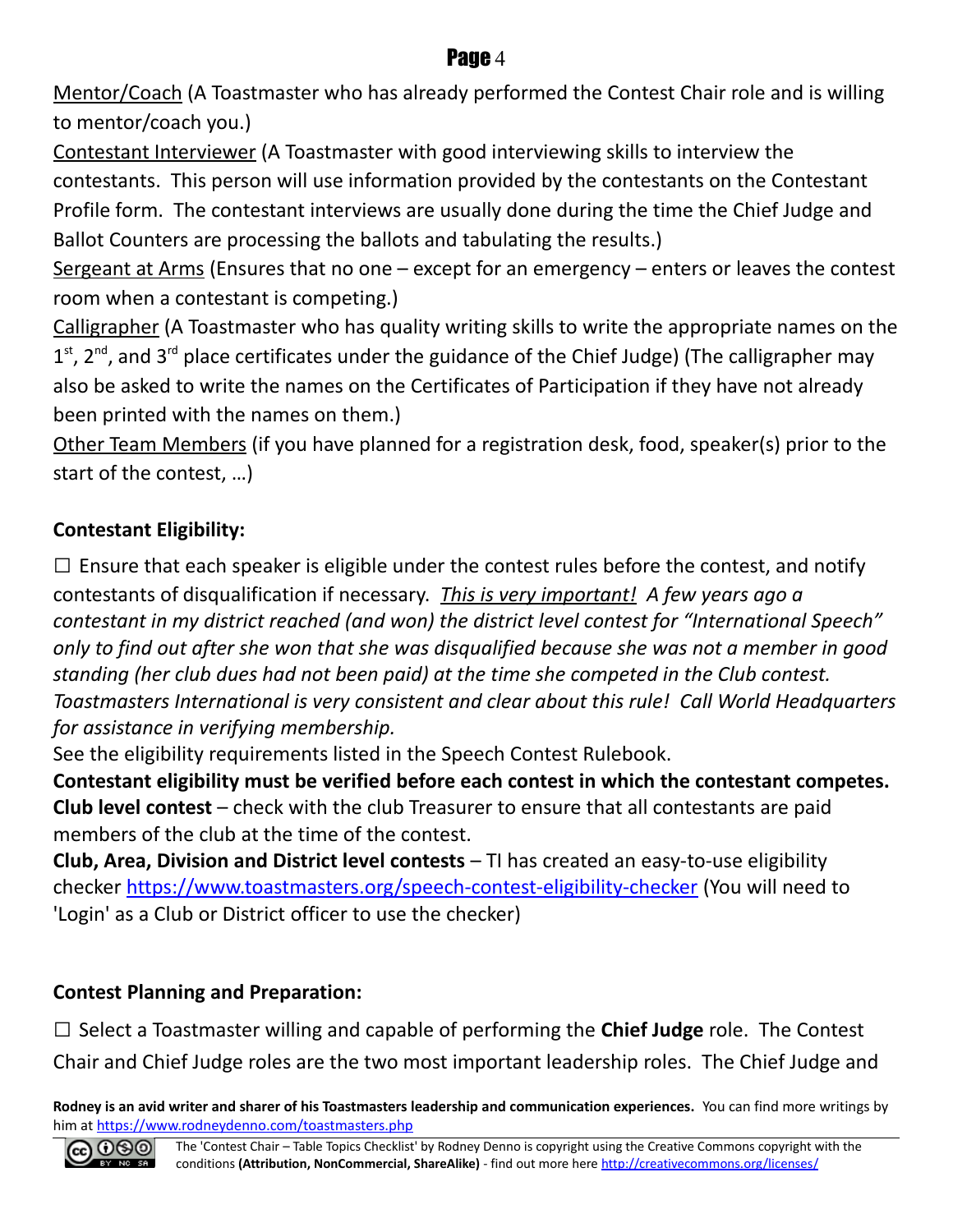team (Contest Judges, Timers, Ballot Counters) are responsible for ensuring that the judging, timing and processing and tabulation of completed Judge ballots is performed fairly and accurately.

Get the 'Chief Judge - Contest Checklist' here<https://www.rodneydenno.com/toastmasters.php>

□ Mentor/Coach

- □ Contestant Interviewer
- $\Box$  Sergeant at Arms
- $\square$  Calligrapher
- □ Create Contest Agenda

To help you calculate the amount of time the Table Topics contest will take, allow.....

1 – about 5 minutes for introductory remarks and explanation of how the contest will be run.

2 – about 4 minutes for each contestant (30 seconds to introduce contestant + 2 minutes and

30 seconds for each contest speech + 1 minute for judges to score their ballot)

3 – about 2 minutes for each contestant interview.

4 – about 5 minutes for presentation of  $3^{\text{rd}}$ ,  $2^{\text{nd}}$  and  $1^{\text{st}}$  place certificates and to express appreciation to all the people who made the contest a success (contest officials, volunteers and especially the contestants).

 $\square$  Download the Table Topics Contest Kit here [https://www.toastmasters.org](https://www.toastmasters.org/) (type 'Table Topics Contest Kit' into the search box)

The Kit contains:

| For Use By Contest Chair                                                                                                                                                                                                                                                                                                                                                 | For Use By Chief Judge                                                                                                                                                                                                                            |
|--------------------------------------------------------------------------------------------------------------------------------------------------------------------------------------------------------------------------------------------------------------------------------------------------------------------------------------------------------------------------|---------------------------------------------------------------------------------------------------------------------------------------------------------------------------------------------------------------------------------------------------|
| Speech Contest Rulebook<br>$\bullet$<br>Speaker's Certification of Eligibility and<br>$\bullet$<br>Originality<br>• Contestant Profile<br>Speech Contest Certificate Participant<br>$\bullet$<br>Speech Contest Certificate 1st Place<br>$\bullet$<br>Speech Contest Certificate 2 <sup>nd</sup> Place<br>$\bullet$<br>Speech Contest Certificate 3rd Place<br>$\bullet$ | • Speech Contest Rulebook<br>• Judge's Certification of Eligibility<br>• Table Topics Contest Ballot<br>• Table Topics Contest Tie Breaking<br><b>Ballot</b><br>• Time Record Sheet<br>• Counters Tally Sheet<br><b>Results Form</b><br>$\bullet$ |
|                                                                                                                                                                                                                                                                                                                                                                          | <b>Notification of Winners</b>                                                                                                                                                                                                                    |

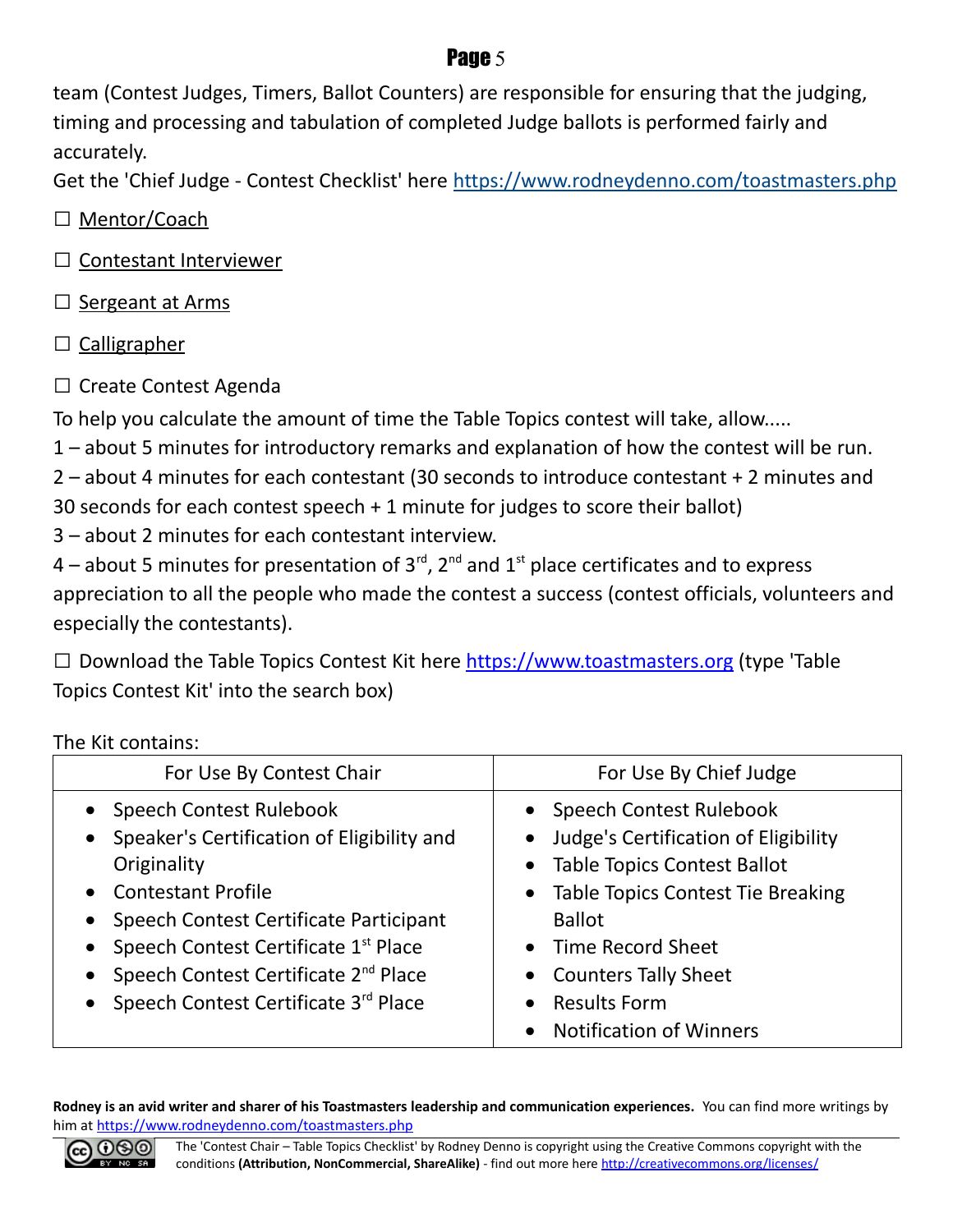**NOTE:** As contest chair you are responsible for ensuring that the contest is a success (fair and well run). Below I've listed only the forms and certificates that you will personally use during the contest. In the 'Chief Judge – Contest Checklist' (you can find it here [https://www.rodneydenno.com/toastmasters.php\)](https://www.rodneydenno.com/toastmasters.php) I've listed the forms that the Chief Judge, Contest Judges, Timers and Ballot Counters will use in the administration of their duties. The Chief Judge should be responsible for printing these forms. However, you as the Contest Chair are responsible for ensuring that the Chief Judge has printed all the forms necessary to administer the Chief Judge role.

Print Contest Agenda, Forms and Certificates for your Contest Chair role.

 $\Box$  Print Certificates of Eligibility and Originality (1 for each contestant)

 $\Box$  Print &  $\Box$  Sign Certificates of Participation (1 for each contestant)

 $\Box$  Print &  $\Box$  Sign First, Second and Third place certificates

**NOTE:** Use a thicker grade/bond of paper so the Certificates of Participation and the 1<sup>st</sup>, 2<sup>nd</sup> and 3<sup>rd</sup> Place certificates have a quality look and feel to them. The contestants have spent a lot of time practicing Table Topics speeches and deserve – at a minimum – a high quality certificate! As you print the Certificates of Participation you may also want to use a high quality font and insert each of the participants names as you print the Certificates of Participation.

 $\Box$  Print Contestant Profile (1 for each contestant)

 $\Box$  Print Contest Agenda (1 for each attendee)

#### **Contest Promotion & Communication:**

As Contest Chair you are also responsible for promoting the contest to potential contestants and guests (if it is a club level contest) or to other Toastmasters and guests (if it is an Area, Division or District level contest)

 $\Box$  Post contest promotional material to the Club or District social media assets (websites, Facebook pages, Twitter accounts, etc.) and appropriate email lists.

 $\Box$  Keep all contest officials (chief judge, contestant interviewer, timers, etc.) informed of the time and place of the contest. A final email to all contest officials and volunteers should be sent a day or two before the contest date – as a reminder.

 $\square$  Keep the contestants notified of the time and place of the contest and the time of the contestant briefing. Email the contestants the - current Speech Contest Rulebook, Contestant **Rodney is an avid writer and sharer of his Toastmasters leadership and communication experiences.** You can find more writings by him at<https://www.rodneydenno.com/toastmasters.php>

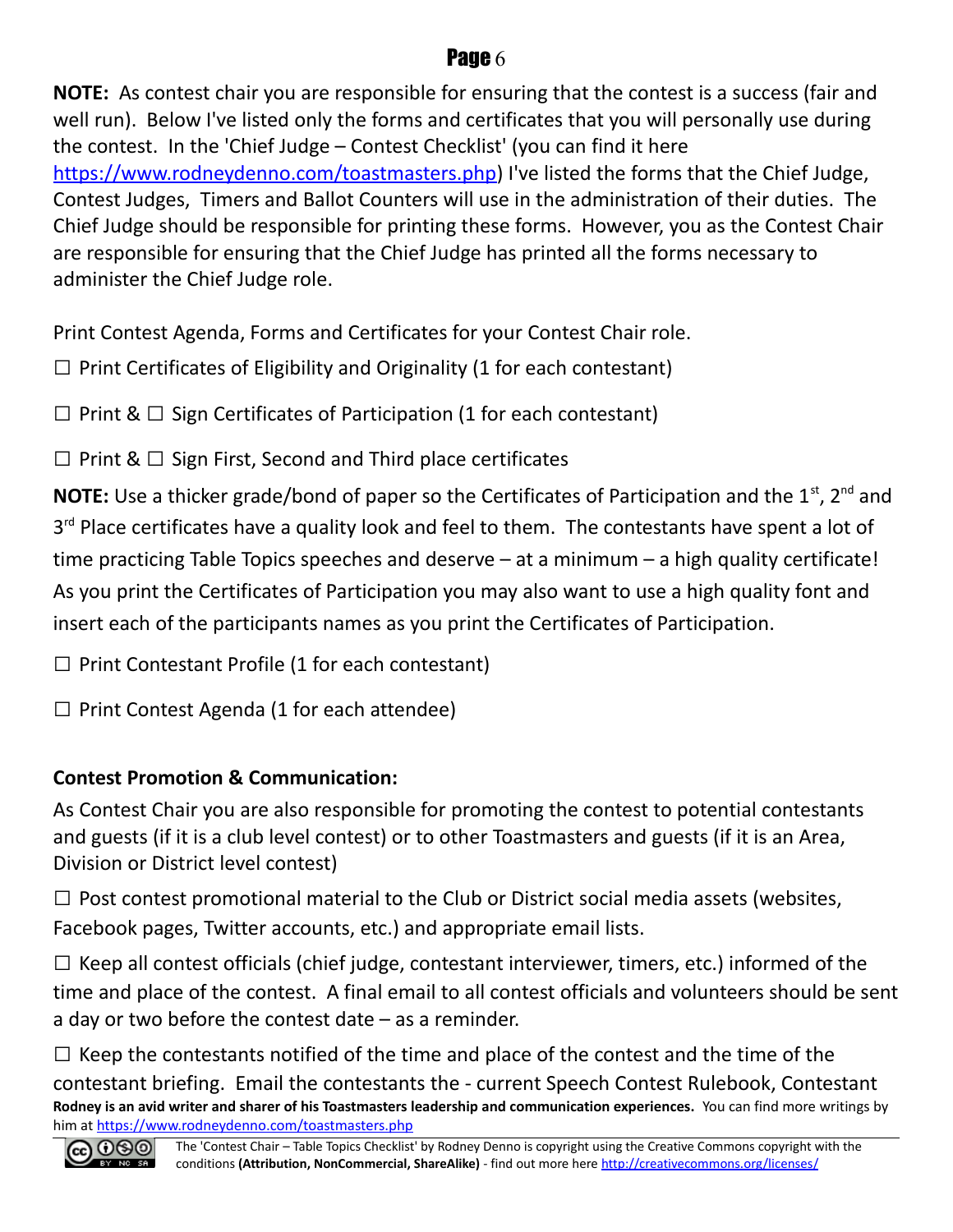Profile, Speaker's Certification of Eligibility and Originality – and ask them to review the Table Topics portion of the Speech Contest Rulebook and print, fill in and bring the Contestant Profile and Speaker's Certification of Eligibility and Originality forms to the contest.

#### **Contestant Briefing:**

 $\Box$  Verify the presence of all contestants and pronunciation of their names.

 $\Box$  Verify that all speakers have provided you with a signed Speaker's Certification of Eligibility and Originality and Contestant Profile forms.

 $\square$  Random draw for speaking order (this can be done in a number of ways - using small pieces of paper with the numbers 1, 2, 3, …. up to the number of participating contestants, using playing cards Ace, 2, 3, ...up to the number of participating contestants, ….)

 $\square$  Review the Table Topics Speech Contest Rules with the contestants (see the Table Topics section of the Speech Contest Rulebook)

 $\square$  Review allowable speaking area and position of timing lights, etc. If lapel or head-set microphones will be used - all contestants should have the opportunity to test the equipment before the contest.

#### **Lights, Camera, Action – Deliver a Fair and Well Run Contest!**

The 'Contest Chair – Table Topics Script'<https://www.rodneydenno.com/toastmasters.php>has all the essentials you will need to say and do from the moment you open the contest until your final thank you's (to contest officials, contestant interviewer, volunteers and contestants) as you close the contest.

#### **Contest Wrap-up:**

 $\square$  Ensure that the Chief Judge has completed the Notification of Contest Winners form and sent it to the next contest level...

Club Contest – send to Area Director

Area Contest – send to Division Director

Division Contest – send to District Chief Judge